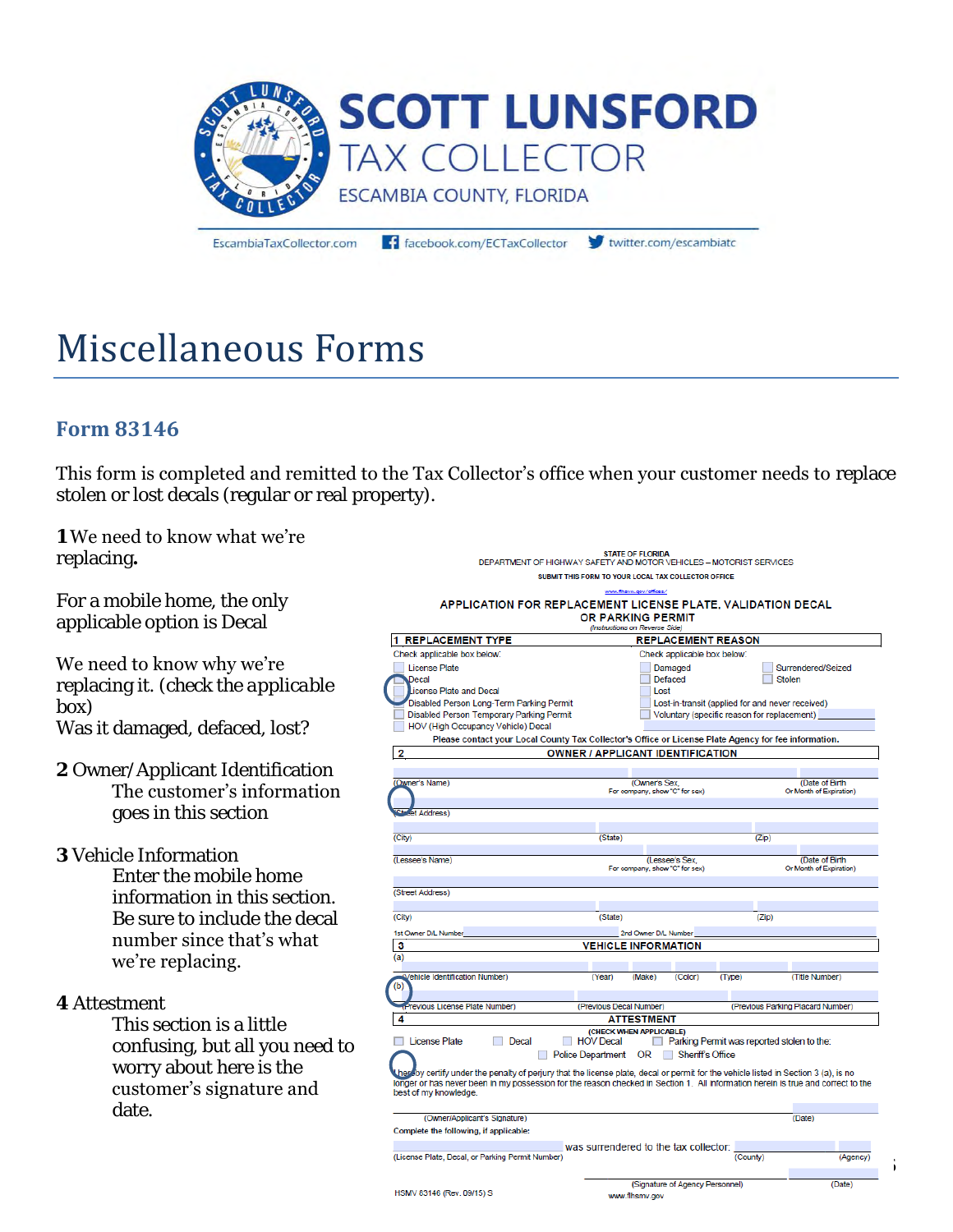### **Form 82053**

This form is used to sign documents on your customer's behalf. We must have either the original or a certified copy. Photocopies will not be accepted. In most situations, you will be the Power of Attorney and your customer will be the grantor. This state form is considered a limited power of attorney, meaning it can only be used for a specific vehicle, vessel or mobile home and it no longer requires notarization.

#### **1** Date and Full Legibly Printed Name is required

The full name of the person being appointed POA goes in this area. If your customer is appointing you, your full name should go here, not the dealership's name.

| 2 Check One<br>Is the POA for a<br>Motor Vehicle<br>Mobile Home              |                                                                                                                                                                                                                                                                                                                                   |                                                                                                                                                                                                                                                                                                                                                                                                                                                                                                                                                                                       |                                                                                                            |                   | <b>STATE OF FLORIDA</b> |                                                            |                                           |                     |  |  |
|------------------------------------------------------------------------------|-----------------------------------------------------------------------------------------------------------------------------------------------------------------------------------------------------------------------------------------------------------------------------------------------------------------------------------|---------------------------------------------------------------------------------------------------------------------------------------------------------------------------------------------------------------------------------------------------------------------------------------------------------------------------------------------------------------------------------------------------------------------------------------------------------------------------------------------------------------------------------------------------------------------------------------|------------------------------------------------------------------------------------------------------------|-------------------|-------------------------|------------------------------------------------------------|-------------------------------------------|---------------------|--|--|
| Vessel                                                                       | DEPARTMENT OF HIGHWAY SAFETY AND MOTOR VEHICLES - DIVISION OF MOTORIST SERVICES<br>SUBMIT THIS FORM TO YOUR LOCAL TAX COLLECTOR OFFICE                                                                                                                                                                                            |                                                                                                                                                                                                                                                                                                                                                                                                                                                                                                                                                                                       |                                                                                                            |                   |                         |                                                            |                                           |                     |  |  |
|                                                                              |                                                                                                                                                                                                                                                                                                                                   | www.flhsmv.gov/offices/<br>POWER OF ATTORNEY FOR A MOTOR VEHICLE, MOBILE HOME OR VESSEL                                                                                                                                                                                                                                                                                                                                                                                                                                                                                               |                                                                                                            |                   |                         |                                                            |                                           |                     |  |  |
| 3 Complete all of the sections here including:                               |                                                                                                                                                                                                                                                                                                                                   |                                                                                                                                                                                                                                                                                                                                                                                                                                                                                                                                                                                       |                                                                                                            |                   |                         |                                                            |                                           |                     |  |  |
| Year                                                                         |                                                                                                                                                                                                                                                                                                                                   | (Date)                                                                                                                                                                                                                                                                                                                                                                                                                                                                                                                                                                                |                                                                                                            |                   |                         |                                                            |                                           |                     |  |  |
| Make                                                                         |                                                                                                                                                                                                                                                                                                                                   | I/We hereby name and appoint,                                                                                                                                                                                                                                                                                                                                                                                                                                                                                                                                                         |                                                                                                            |                   |                         |                                                            |                                           | to be my/our        |  |  |
| Body Type (VS)<br><b>Title Number</b><br>VIN                                 |                                                                                                                                                                                                                                                                                                                                   | (Full Legibly Printed Name is Required)<br>lawful attorney-in-fact, to act for me/us, in applying for an original or duplicate certificate of title, to register, transfer title,<br>or record a lien to the motor vehicle, mobile home or vessel described below, and to print my/our name and sign their<br>name, in my/our behalf. My attorney-in-fact can also do all things necessary to the application or any other related<br>instrument and to bind me/us in as sufficient a manner as I/we myself/ourselves could do, were I/we personally present<br>and signing the same. |                                                                                                            |                   |                         |                                                            |                                           |                     |  |  |
|                                                                              |                                                                                                                                                                                                                                                                                                                                   | With full power of substitution and revocation, I/we hereby ratify and confirm whatever my/our said attorney-in-fact may<br>lawfully do or cause to be done in the virtue hereof.                                                                                                                                                                                                                                                                                                                                                                                                     |                                                                                                            |                   |                         |                                                            |                                           |                     |  |  |
| 4 Grantor's information                                                      |                                                                                                                                                                                                                                                                                                                                   | <b>CHECK ONE:</b>                                                                                                                                                                                                                                                                                                                                                                                                                                                                                                                                                                     |                                                                                                            |                   | <b>Motor Vehicle</b>    | <b>Mobile Home</b>                                         |                                           | <b>Vessel</b>       |  |  |
| (most of the time the grantor will                                           | 3                                                                                                                                                                                                                                                                                                                                 | Year                                                                                                                                                                                                                                                                                                                                                                                                                                                                                                                                                                                  |                                                                                                            | Make/Manufacturer |                         | <b>Body Type</b>                                           |                                           | <b>Title Number</b> |  |  |
| be your customer)                                                            |                                                                                                                                                                                                                                                                                                                                   |                                                                                                                                                                                                                                                                                                                                                                                                                                                                                                                                                                                       |                                                                                                            |                   |                         |                                                            |                                           |                     |  |  |
|                                                                              |                                                                                                                                                                                                                                                                                                                                   | Vehicle/Vessel Identification Number                                                                                                                                                                                                                                                                                                                                                                                                                                                                                                                                                  |                                                                                                            |                   |                         |                                                            |                                           |                     |  |  |
| This section requires that the grantor provide<br>Their Signature<br>Address | NOTICE TO OWNER(S): COMPLETE THIS FORM IN ITS ENTIRETY PRIOR TO SIGNING.<br>UNDER PENALTIES OF PERJURY, I/WE DECLARE THAT I/WE HAVE READ THE FOREGOING DOCUMENT AND<br>THAT THE FACTS STATED IN IT ARE TRUE.                                                                                                                      |                                                                                                                                                                                                                                                                                                                                                                                                                                                                                                                                                                                       |                                                                                                            |                   |                         |                                                            |                                           |                     |  |  |
| DL number<br>4<br>Date of Birth                                              |                                                                                                                                                                                                                                                                                                                                   | (Signature of Owner "Grantor"<br>(Driver License, Identification Card or FEID Number for Owner)                                                                                                                                                                                                                                                                                                                                                                                                                                                                                       |                                                                                                            |                   |                         |                                                            | (Legibly Printed Name of Owner "Grantor") |                     |  |  |
|                                                                              |                                                                                                                                                                                                                                                                                                                                   |                                                                                                                                                                                                                                                                                                                                                                                                                                                                                                                                                                                       |                                                                                                            |                   |                         | (Date of Birth for Owner, if applicable)                   |                                           |                     |  |  |
|                                                                              |                                                                                                                                                                                                                                                                                                                                   |                                                                                                                                                                                                                                                                                                                                                                                                                                                                                                                                                                                       |                                                                                                            |                   |                         |                                                            |                                           |                     |  |  |
|                                                                              |                                                                                                                                                                                                                                                                                                                                   | (Owner's Address)                                                                                                                                                                                                                                                                                                                                                                                                                                                                                                                                                                     |                                                                                                            |                   | (City)                  |                                                            | State)                                    | (Z p)               |  |  |
|                                                                              |                                                                                                                                                                                                                                                                                                                                   | (Slonature of Co-Owner "Grantor," If applicable)<br>(Driver License, Identification Card or FEID Number for Co-Owner)                                                                                                                                                                                                                                                                                                                                                                                                                                                                 |                                                                                                            |                   |                         | (Legibly Printed Name of Co-Owner "Grantor," If applicable |                                           |                     |  |  |
|                                                                              |                                                                                                                                                                                                                                                                                                                                   |                                                                                                                                                                                                                                                                                                                                                                                                                                                                                                                                                                                       |                                                                                                            |                   |                         | (Date of Birth for Co-Owner, if applicable)                |                                           |                     |  |  |
|                                                                              |                                                                                                                                                                                                                                                                                                                                   | (Co-Owner's Address)                                                                                                                                                                                                                                                                                                                                                                                                                                                                                                                                                                  |                                                                                                            |                   | (City)                  |                                                            | (State)                                   | (ZID)               |  |  |
|                                                                              | This non-secure power of attorney form may be used when an individual or entity appointed as the attorney-in-fact will<br>be completing the odometer disclosure statement as the buyer only or the seller only. However, this for<br>the title is physically being held by the lienholder; or<br>(a)<br>the title is lost.<br>(b) |                                                                                                                                                                                                                                                                                                                                                                                                                                                                                                                                                                                       |                                                                                                            |                   |                         |                                                            |                                           |                     |  |  |
|                                                                              | NOTE: A licensed dealer and his/her employees are considered a single entity.                                                                                                                                                                                                                                                     |                                                                                                                                                                                                                                                                                                                                                                                                                                                                                                                                                                                       |                                                                                                            |                   |                         |                                                            |                                           |                     |  |  |
|                                                                              |                                                                                                                                                                                                                                                                                                                                   | http://www.fihsmv.gov/offices/                                                                                                                                                                                                                                                                                                                                                                                                                                                                                                                                                        | Check your local phone book government pages or visit the following website for current mailing addresses: |                   |                         |                                                            |                                           |                     |  |  |
|                                                                              |                                                                                                                                                                                                                                                                                                                                   | HSMV 82053 (Rev. 12/11) S                                                                                                                                                                                                                                                                                                                                                                                                                                                                                                                                                             |                                                                                                            |                   |                         | www.fihsmv.gov                                             |                                           |                     |  |  |
|                                                                              |                                                                                                                                                                                                                                                                                                                                   |                                                                                                                                                                                                                                                                                                                                                                                                                                                                                                                                                                                       |                                                                                                            |                   |                         |                                                            |                                           |                     |  |  |